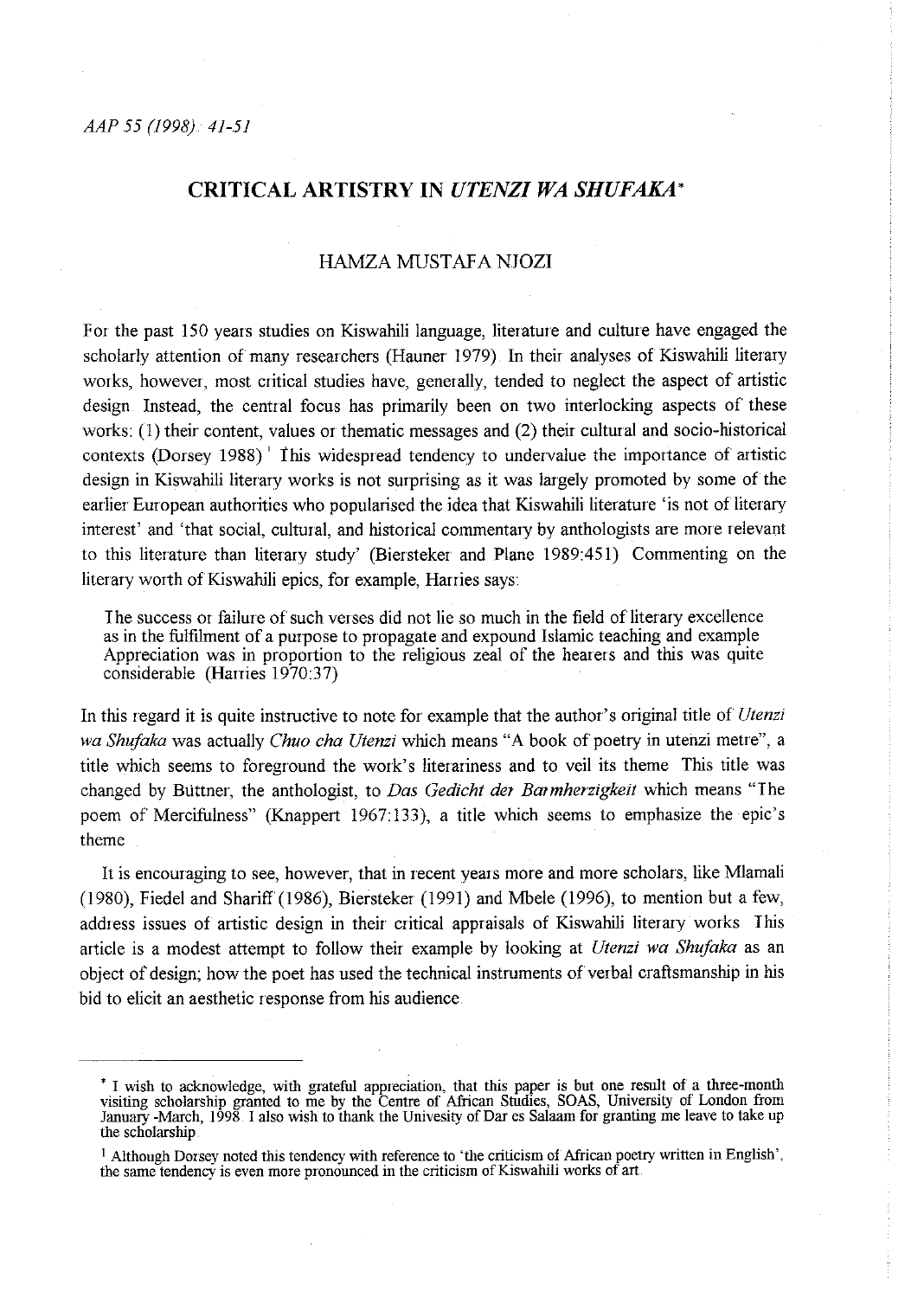# 42 *HAMZA MUSIAFA NJOZI*

*Utenz1 wa Shujaka,* unlike other classical works such as *Inkishafi, Utendi wa Mwanakupona,* and *Utendi wa Tambuka,* has not, as far as we are aware, received any significant attention from scholars Knappert (1967: 133) has described this epic as 'a rare specimen of Swahili Literature' because 'there is only one known manuscript of it, which is in the Library of the German Oriental Society *(Deutsche Morgenländische Gesellschaft)* in Halle' According to him the manuscript was sent there by Dr Ludwig Krapf with a letter which appeared on page 567 of *Zeitschrift der Deutschen Morgenländischen Gesellschaft* (1854) It was first published in *Zeitschrifl fiir Aftikanische Sprachen* (1887) and its transliteration in Roman script was first published in Dr Carl Gotthilf Büttner's *Anthologie aus der Suaheli-Literatur* in 1894 In stanzas 291-292 of this epic the lineage of the author has been mentioned but his or her exact identity is not known, nor is the place and the precise date of its composition I he objective and possessive cases "him" and "his" with reference to the author of this epic are therefore used herein in the generic rather than in the masculine sense

In 1967 Jan Kappert published this epic along with its English translation in the *Swahili*  journal I here are several but minor variations between the text published by Buttner and that of Knappert In Buttner's text, for example, the poet has invoked five Qur'anic references to support his arguments, only two of these references appear in Knappert's text. Compare also for example the sequence of lines in stanza 3 between the two texts:

#### **Biittner''s text**

#### **Knappert's text**

| Kisa, uje ukaribu, | Kisa uje ukaribu,  |
|--------------------|--------------------|
| mbele I utakarabu  | tamukalo ukutubu.  |
| tamukalo ukutubu,  | mbeleya utakarabu, |
| ukihifadhi makaa   | ukihifadhi makaa   |

When I compared the two texts with the original manuscript in Arabic script by Krapf (1887) I found that it was Büttner's arrangement which was correct It is also evident that even in terms of meaning, the arrangement followed by Büttner is decidedly better. Knappert deserves commendation for his well-meaning attempt to make this epic accessible to non-Swahili speakers. It is only unfortunate that his translation is marred with a number of mistranlations, some of which are very crucial in understanding this epic While a detailed study of these mistranslations is important, such a task is beyond the scope of the present article Unless specifically stated therefore, our discussion of this epic has depended on our understanding of Büttner's text

In the introductory remarks to his English translation of this epic, Knappert (1967:133) described it as important on two grounds: because it is old and "because it is one of the most remarkable pieces of Swabili literature " Since Knappert did not elaborate, he has denied us the benefit of knowing why he considered this work remarkable And in another brief appreciation of this epic Werner wrote:

It is difficult to relate this [epic] seriously in English but strange as it may seem it has certain pathos in the original The emotions of the parents are dwelt on at great length,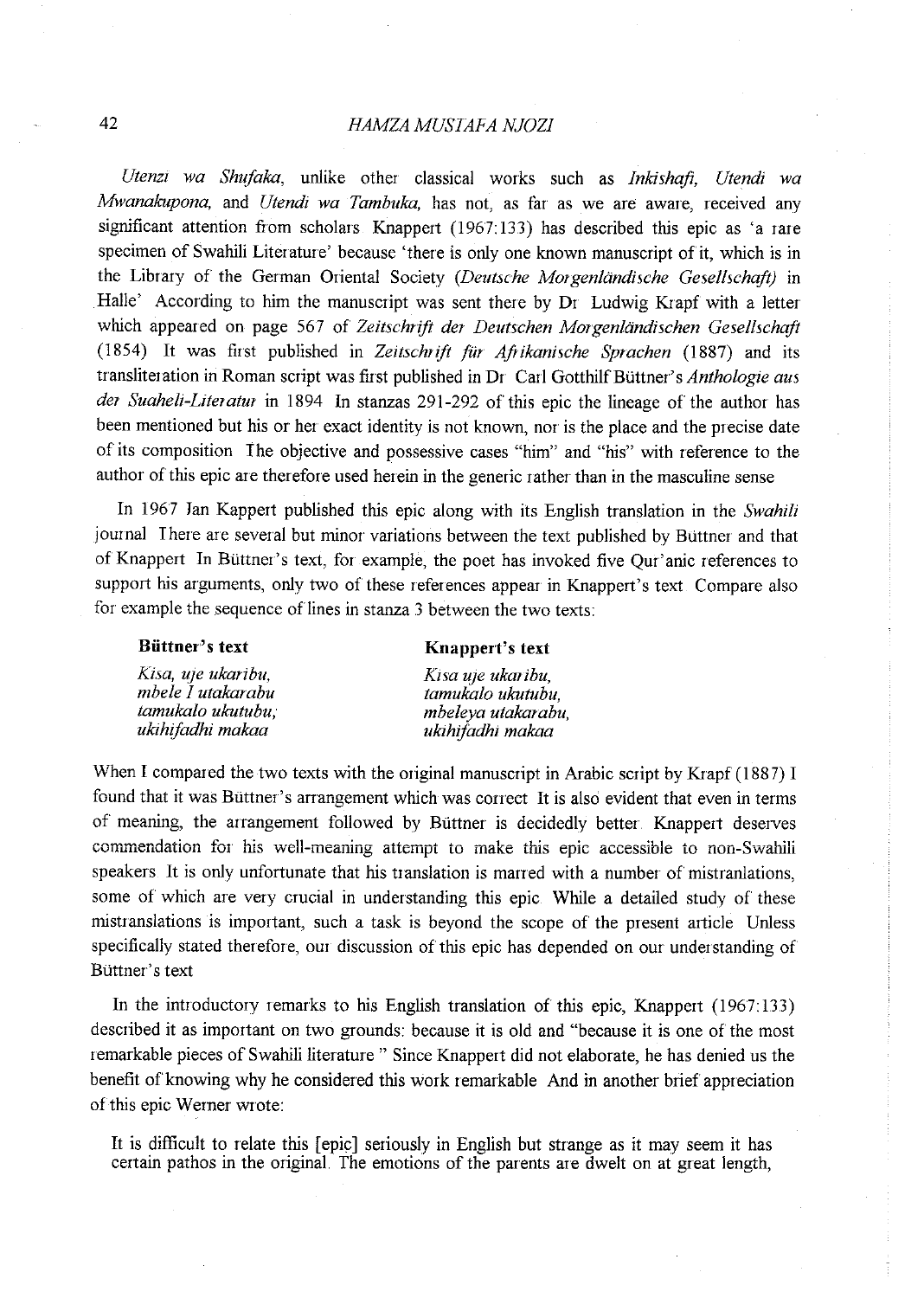and the poem is enormously popular especially among Swahili women (Werner 1920:29)

We suggest that *Utenzi wa Shufaka* is indeed remarkable in terms of its critical artistry, and it was probably this quality which made this work 'enormously popular' In our appreciation of this epic we shall begin by giving a brief summary of the story along with the skeleton of its narrative structure

#### **Summary of the story**

A long time ago, in the course of their conversation, two angels of God, Gabriel and Michael were in agreement that human beings who lived in the distant past were extremely kind and considerate towards one another However, a conflict of opinion arose between them on whether those noble sentiments of compassion and kindness which characterized human beings of the past were still observable in the people who lived on earth at that particular point in history Gabriel maintained that human beings of that age were also kind and compassionate enough to help their fellow human beings who were ill-circumstanced This was disputed by Michael who insisted that the people of that era were bereft of all fellow-feeling towards others<sup>2</sup> To settle the dispute Gabriel proposed, and Michael agreed, they descend on earth in the form of human beings and put man to the test They descended in the town of Madina; Gabriel at the mosque in the figure of a man suffering from a painful, strange ailment and Michael at the market-place in the form of a competent healer The townsfolk who were at the mosque pitied Gabriel but since they knew there was no physician in that town, they volunteered to give him all the silver and gold in their possession to enable him get a cure elsewhere Gabriel told them there was a healer at the market-place and took them to Michael Michael examined the patient very carefully and then declared that he was capable of curing him, but cautioned them that the price of that cure was very dear The patient could only be cured by anointing him with the blood of a young man who should be sacrificed for that purpose. And not any young man The young man must be the seventh son, and the only surviving seventh son born of parents whose earlier six sons had died during their infimcy The people of Madina reaffirmed their willingness to undertake this sacrifice for the sake of the sick man In the whole town only one young man by the name of Kassim, matched the healer's description; he was the only surviving son of the wealthiest man in that town I hey presented the whole case to the father of the child He agreed to sacrifice his son but requested them to seek the consent of the mother of the child as well She also agreed but advised them to get the consent of the son, who also agreed So they presented the son to Michael for the sacrifice At that point Michael put forth another condition; that the son must be killed by his own father 1 his was the most painful moment for the father, the son, and all the townspeople who were all

<sup>&</sup>lt;sup>2</sup> It was Michael who disputed the existence of compassion on earth, not Gabriel, as suggested by Alice Werner (1920:28)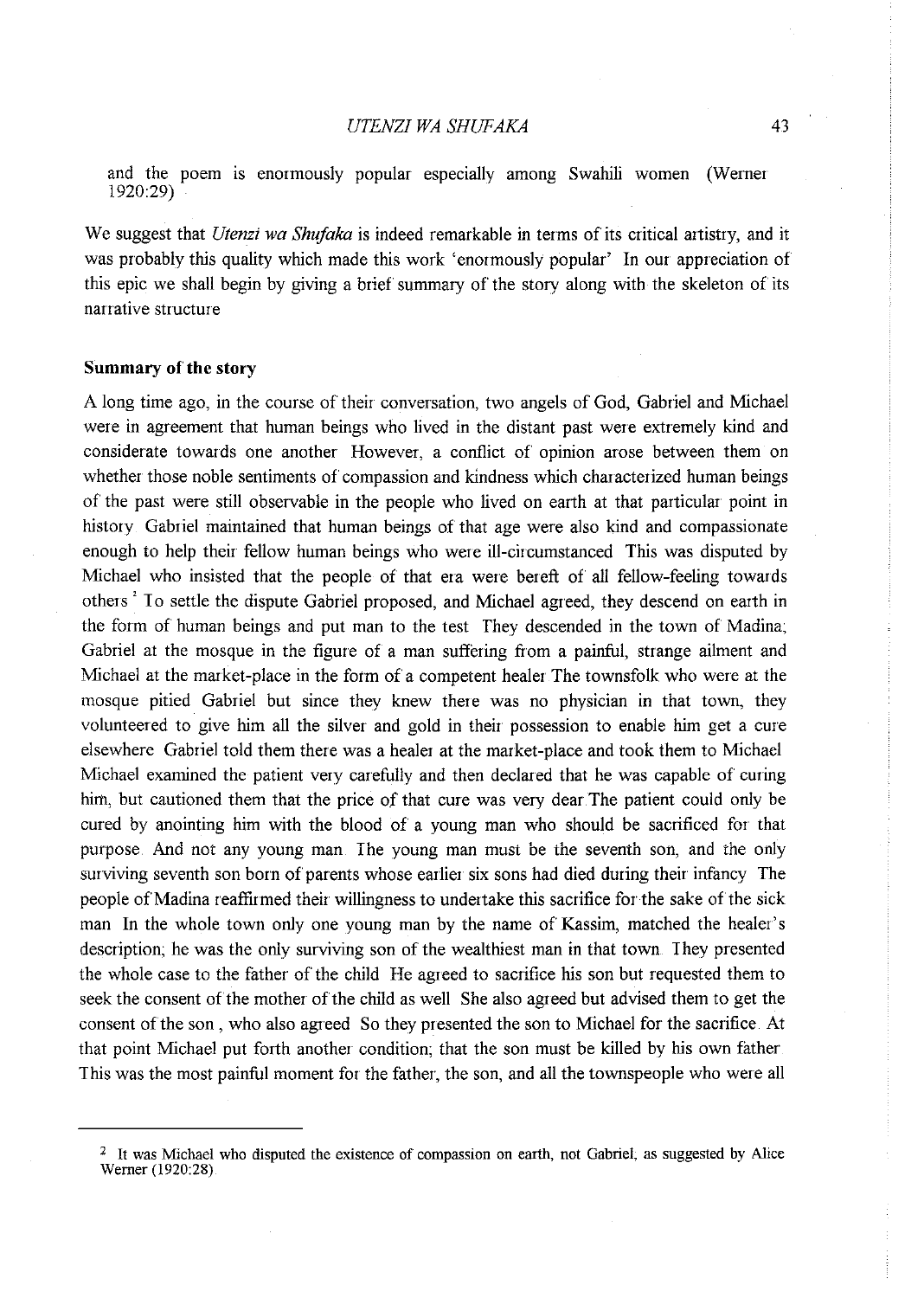# 44 *HAMZA MUSIAFA NJOZI*

in tears as the father killed his only surving son. Immediately after the killing, Gabriel and Michael vanished into thin air, and the townspeople had no recourse but to make preparations for the burial of the deceased Back in heaven, the dispute was settled; Michael agreed with Gabriel that there was still exemplary compassion on earth This time Michael tells Gabriel to seek God's leave to resurrect the dead young man. This permission is granted and both of them go back to the same town in the form of different persons who are hungry and thirsty Once again the bereaved father tells his wife to prepare food and drinks for them Gabriel makes a supplication to God to bring back to life all the seven sons and the whole town is overjoyed When they return to heaven, both Gabriel and Michael prophesy that human beings who shall inhabit the earth in the distant future will be hard-hearted creatures who will show no compassion to their fellow human beings and their sole preoccupation would be the physical and material gratification of their own selves. And the poet concludes by testifying that indeed that prophecy of the angels has already come to pass

#### **The Structure of the Story**

# **1..** *Introduction (stanzas 1-46)*

| stanzas 1-14 | Conventional formula of asking the scribe to search for a pen, a piece of |  |
|--------------|---------------------------------------------------------------------------|--|
|              | paper and to write legibly                                                |  |

- *stanzas* **15-42**  Praising God and invoking His blessings upon His Messenger and the Companions of the Prophet
- *stanzas 43-45*  Conventional formula of ascribing the story to an Arabic source and the need to tell it in Kiswahili
- *stanza 46*  The title of the epic is mentioned

# **PART 1: DESIS (INVOLVEMENT)**

# **2.** *The First Test (stanzas 47-168)*

- *stanzas 47-52* The dispute between Gabriel and Michael
- *stanzas 53-59* Decision on how to resolve it and they descend upon Madina as a patient and a healer
- *stanzas 60-72* Gabriel speaks of his ailment and identifies the healer
- *stanzas 73-86* Michael examines the patient and spells out the requirement of a human sacrifice
- stanzas 87-168 They search and identify the young man; they seek and get the consent of the father, mother, and the son; they submit him to Michael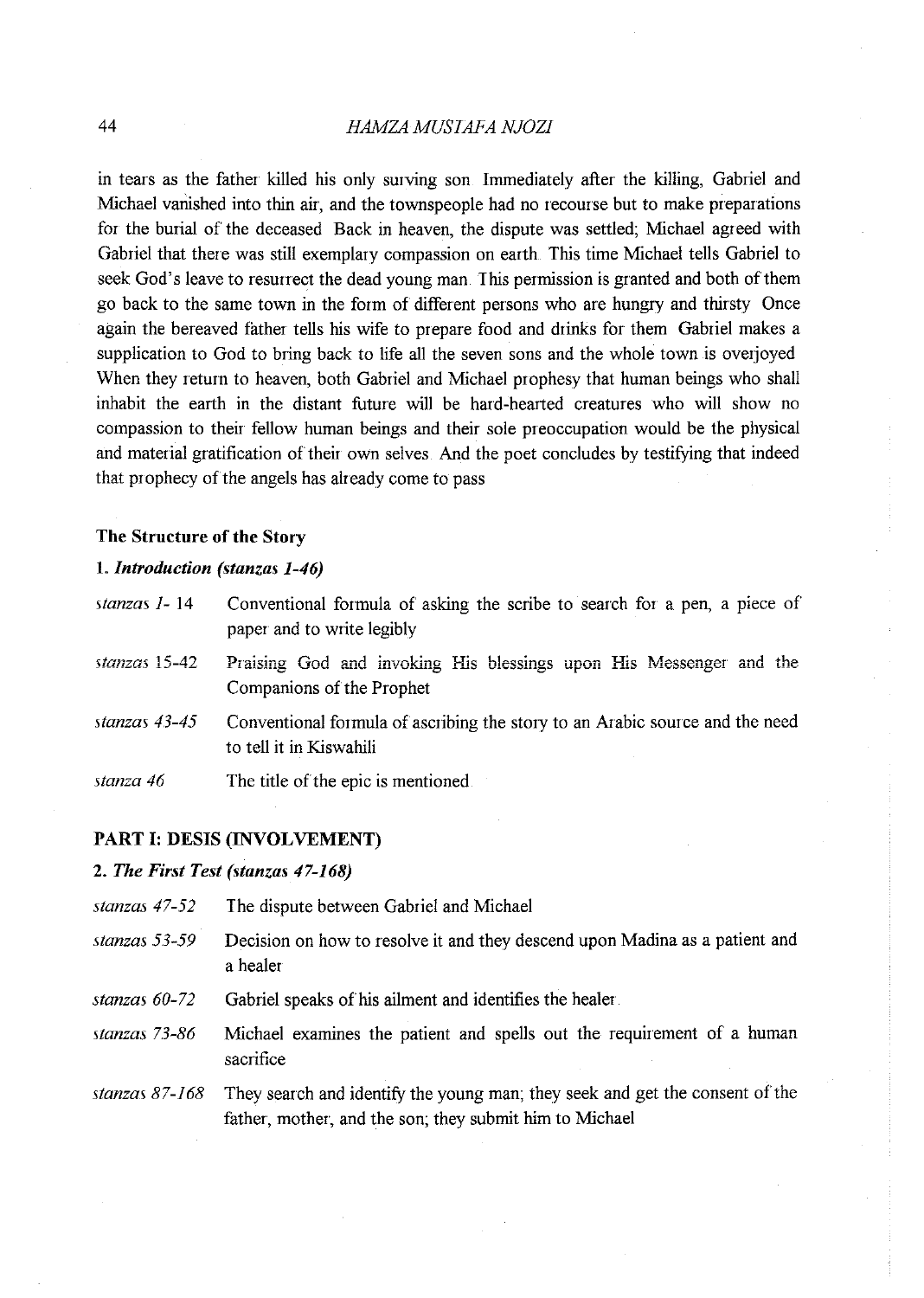# *UIENZI WA SHUFAKA* 45

# 3. *The Second Test (stanzas 169-209)*

- *stanzas I 69-173* Michael presents a new condition, the son has to be put to death by the father. The townspeople approach the father.
- *stanzas 174-194* A moving farewell between father and son amid tears from all the people as the father kills his own son
- *stanzas 195-209* The angels disappear to the anguish and perplexion of all the people as they make burial arrangements

#### 4. *The Last Test and Victory (stanzas 21 0-2.59)*

- *stanzas 210-214* The dispute is settled Michael agrees that there is compassion on earth, and says he shall testify about it on the Day of Judgement
- *stanzas 215-219* Michael tells Gabriel to seek Allah's permission to restore the life of the sacrificed son
- *stanzas 220-259* Both of them go to Madina in different faces, they ask for food and drinks and they are served by the bereaved family. Gabriel prays for the resurrection of Kassim, and he is restored back to life along with all his six elder brothers

# PART II: LUSIS (RESOLUTION)

#### 5 .. *The Verdict and Prophecy of the Angels (stanzas 260-269)*

- *stanzas 260-263* Both Gabriel and Michael bear testimony to the admirable compassion demonstrated by the people of that age
- *stanzas 264-269* Both of them concur that in the future, men will lack compassion even between a parent and a child, let alone between two unrelated human beings They will be shameless, and will prefer sexual promiscuity to maniage

#### 6 .. *The Prophecy has been fulfilled (stanzas 270-28.5)*

*stanzas 270-273* The poet says the prophecy of the angels has come to pass in his society

*stanzas 274-285* The poet admonishes his people to strive to be compassionate human beings who fear God

#### *Conclusion (286-29.5)*

I he poet says he is not a gifted poet, mentions his lineage and asks for forgiveness

With a view to evoking an aesthetic response from his audience, and one which would correspond with the pre-set purpose of composing the epic, the poet has pressed into service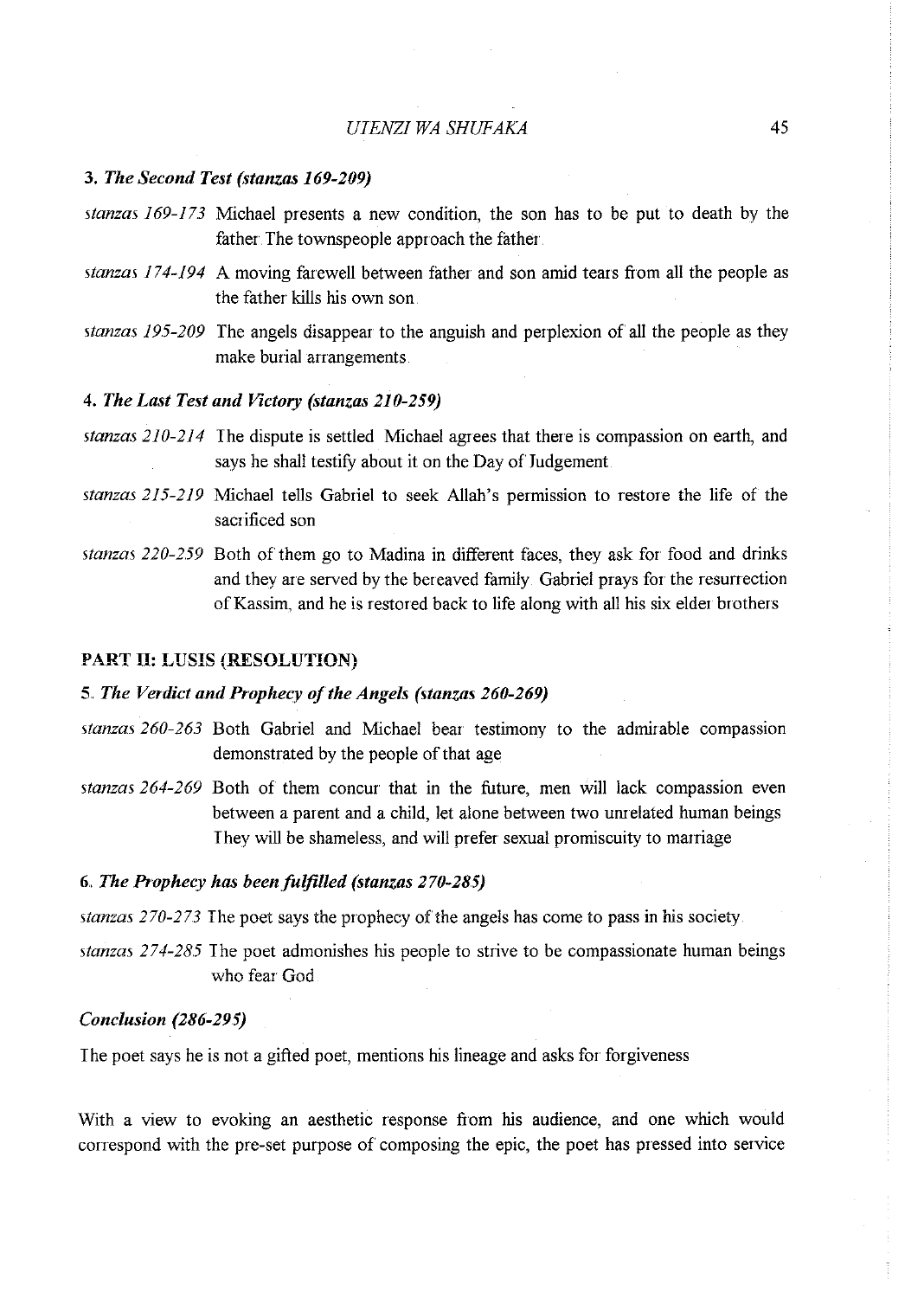# 46 *HAMZA MUSIAFA NJOZJ*

several artistic devices To begin with, as we have indicated in our summary above, the epic is structurally divided into two main parts, herein referred to as *the desis* (involvement) and *the lusis* (resolution) 3 In the first part of *Utenzi wa Shujaka* the scheme of the poet is to enkindle and sustain the emotional and intellectual involvement of the audience. This artistic enterprise is achieved by a careful selection of the details of the story coupled with a skilful pattern of presenting those facts and events I he story begins with dramatic irony in the form of a clearly marked out discrepancy between the knowledge held by the human characters in the story and that of the audience (or in most cases now, the reader) I he reader, right from the outset, has been granted access to privileged information which is not accessible to any of the human characters in the story The poet has enabled the reader to 'eavesdrop' on the conversation of the angels The reader is therefore aware of the raging dispute between the two angels and their irreconcilabe positions about the moral worth of human beings. While Gabriel is unshakeable in his conviction about the benevolence of man, Michael is inflexible in his certainty about man's callousness The reader is also aware of the empirical method of resolving this dispute agreed upon by the two angels

By divulging this information first, the poet has activated the moral and psychological involvement of the reader As a member of the human race, the reader, naturally, becomes an interested party in this dispute He would wish members of his race to emerge victorious no matter how difficult the test It is noteworthy that the poet has specifically identified Gabriel as the proponent of the idea of subjecting man to the test On the face of it it might appear to be of little consequence whether the proposal came from Gabriel or Michael. We suggest that the specific identification of Gabriel is not a superfluous detail It is by design, and has immense psychological value Gabriel has such a high estimation of man's moral excellence that he boldly puts forward what would appear to be a highly risky proposal of a random sample test This detail functions to intensify the reader's desire for man's victory in the forth-coming test, at least so as not to let down Gabriell Probably, as so powerfully dramatized by Oscar Wilde in his play *An Ideal Husband,* it is psychologically more traumatic for a person to betray the trust and confidence of someone who has a very high opinion of him or her than to confirm the views of someone who, afterall, regards him or her as contemptible The emotional engagement of the reader is further heightened by the fact that at this point, the poet has withheld from the reader, both, the nature of the test and its outcome

Another important function of this dramatic irony is not only to justify its narrative structure but also to highlight the overall moral concerns of the epic I he reader's prior knowledge about the disagreement of the angels, his awareness that the people who are administering the test are actually angels in human form, his knowledge that the examinees are not aware of

 $3\,$  In appropriating these categories which Aristotle used in analysing tragedies, I have taken my cue from Dorsey who defines *desis* in poetry as "the whole section which engages the reader emotionally and intellectually, describes, narrates, argues, raises an expectation of the poem's inclusive meaning", and *lusis*  as that "section which consummates that engagement by its generalization, specification, reversal, surprise, rumination etc" (1988:34) See also Aristotle (1958:36)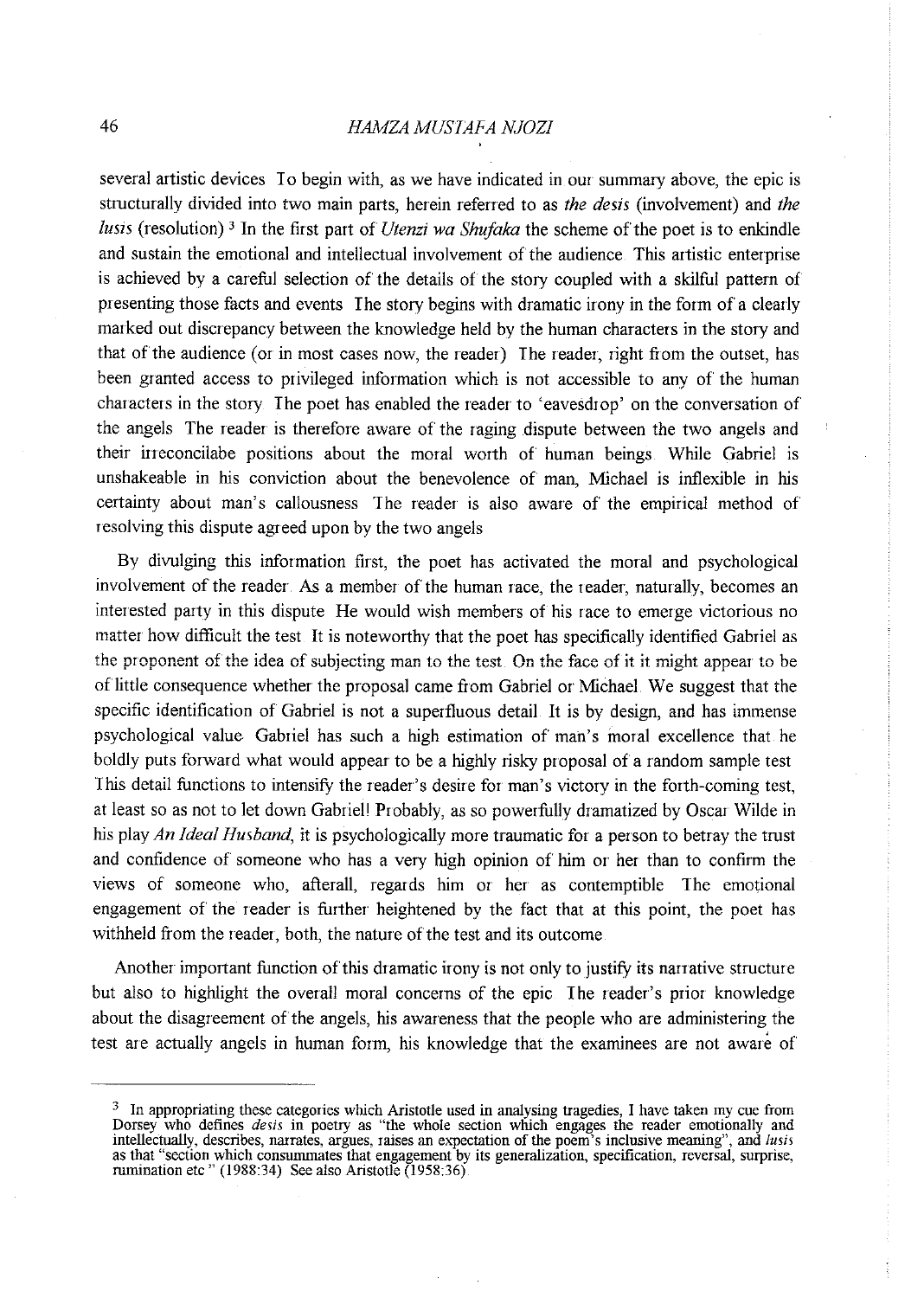these facts and his psychological wish to see human beings pass the test no matter how demanding it might be, have prepared him to approve the otherwise absurd willingness of the people of Madina to sacrifice a healthy young man in order to cure an ailing stranger Moreover, in consonant with the overriding message of this epic, this rather weird and difficult test the reader wishes them to win, at a crucial moment in the "lusis" of the epic, is turned against the audience by illustrating so poignantly the extent of man's moral degeneration Nevertheless, the contrast, sharp as it is, is presented sympathetically as a spur for moral upliftment As if to say, in the past, human beings like you were so compassionate towards others that they were willing even to lay down their lives, if need be You are not required to sacrifice your lives Is it too difficult a test for you to give some financial assistance not to an unknown foreigner, but to the sick and the poor in your community?

After arousing the interest of the reader, the poet maintains and even intensifies it by keeping the reader in perpetual suspense using a carefully devised pattern of revealing and withholding information The reader, for example, comes to know about the herculean nature of the test only when Gabriel takes the people to Michael After the test is spelled out, the reader keeps wondering whether the people will ever pass the test and that thrill is kept up to the end of part one, the desis

In *Utenzi wa Shufaka* the critical blending of message and technique is quite impressive All the details are provided to suit the overall critical plan of of the epic. It should always be kept in mind that *Utenzz wa Shvfaka* is an artistic commentary about the moral degeneration which had set in in the poet's society More specifically it is a description of the miserliness and greed for wealth shown by the rich and their apparent indifference to the sufferings of the poor The poet's central concern is not to condemn, but to reform them. The epic is therefore outstanding in its psychological insight and maturity Indirectly, for example, the fierce dispute between Gabriel and Michael does function also as a psychologically refined way of inviting the readers, especially the well-to-do, to inspect their consciences

Quite significantly, in *Utenzi wa Shujaka* whenever an appeal for compassion is made a certain recuning pattern is noticeable in connection with the people's willingness to contribute monetary assistance When Gabriel appealed for mercy (stanza 64), the response of the people (stanza 67) was to put at his disposal all the silver and gold they possessed Gabriel declined the offer, for what he needed was not money, but a cure for his disease. When the townspeople approached Michael in his capacity as the physician, they told him (stanza  $75$ ) to pity the stranger and assured him (stanzas 76-77) that they would pay him whatever fee he wanted Again, Michael demanded, not money, but a human sacrifice When the father of the son who was to be sacrificed was enjoined by the townspeople to show mercy to their foreign guest (stanza 97), even before their request was specified, the father was overjoyed at having the opportunity of helping the needy, and right away pledged to give money, clothes, silver, gold, and servants to serve him (stanzas 98-103) Once again what was needed was not money but his only surviving son. When they approached the wife, she also volunteered (stanza 126) to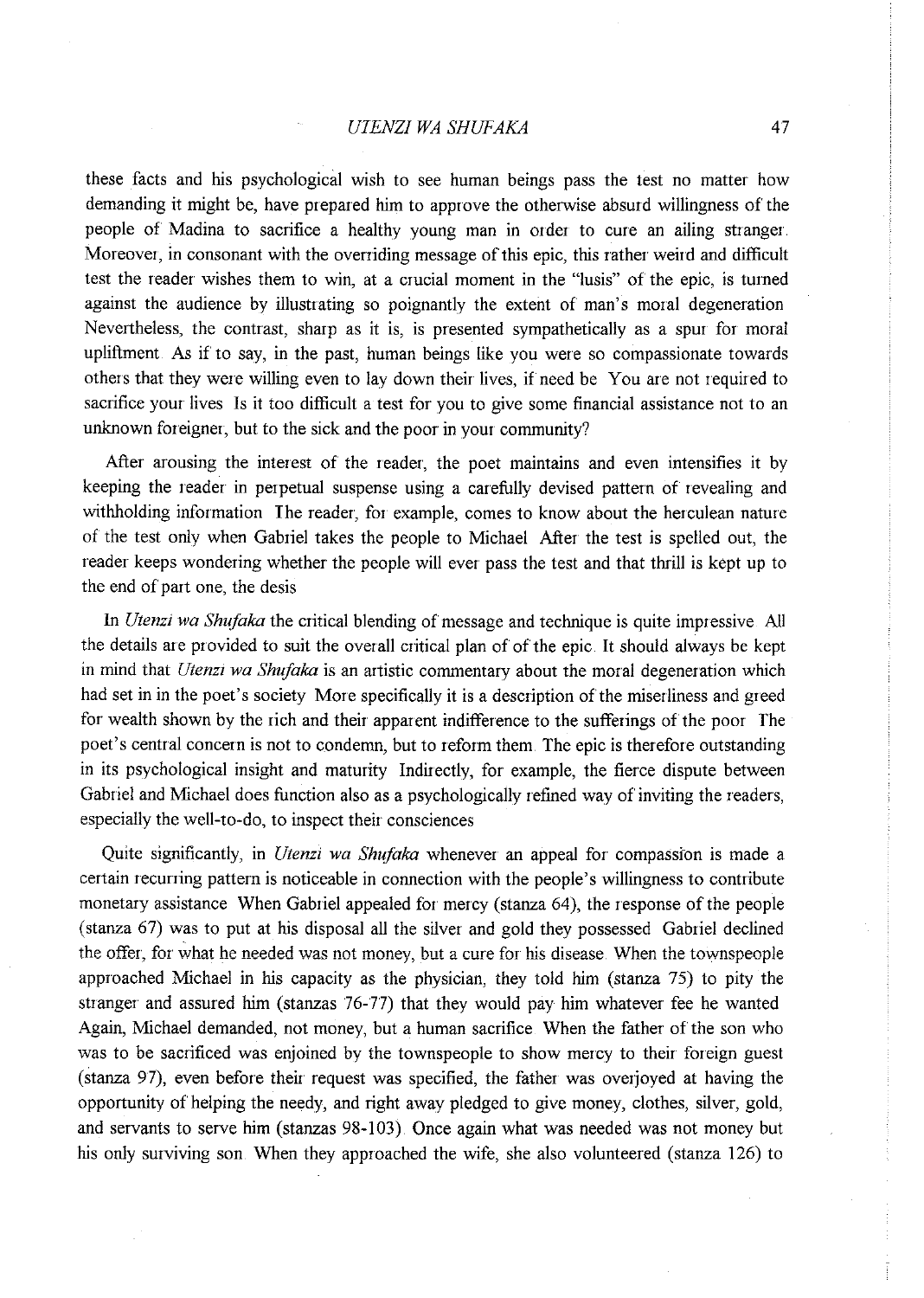give him gold and silver, if that was what was needed And finally the son (stanza 149) gave a similar response

Apart from the suspense which the reader may experience as a result of the discrepancy in knowledge between the reader and the characters approached, this style of presentation is also meant, as Alexis de I ocqueville does in *Democracy in America* to discourage excessive love for wealth by impressing upon them that any person endued with understanding would not regard the acquisition and enjoyment of material wealth as the sole or major purpose of human existence And to reinforce his message to the rich, the poet has carefully chosen the qualities of the young man suitable for the sacrifice In the whole town there was only one young man who matched Michael's description And it is obviously by artistic design that the young man to be killed is the only surviving son of of the wealthiest man in town Sacrificing one's own son is an extremely difficult test even to a poor man who has many children It was therefore much more so to this particular rich man, whose lineage would also come to an end And yet, he was not only willing to have him killed, but actually said (stanza 110) were it that he had a thousand sons and all of them were required for the sacrifice, he would have offered them all I he same statement is echoed by the mother of the son (stanza 132) This seems to underline the fact that if one wishes to help others the determining factor is one's attitude of mind and not the amount of wealth at one's disposal

Michael's new condition requiring the father to kill his own son is significant, both, in terms of craftsmanship and message In terms of art, this seemingly unexpected condition serves to intensify the suspense of the reader engendered by a reasonable fear that the test has now become just too difficult to pass This condition which is mentioned after the son has been handed over to Michael, serves another purpose Parental love is inborn in man Under normal circumstances no parent would agree to sacrifice his or her child Since in this epic both parents have agreed to sacrifice their only surviving son, this highly unusual episode may create some doubts in the mind of the reader as to whether there was any love lost. To dispel such doubts, the poet has touchingly dramatized the deep anguish experienced by the sobbing father as shown in the scene of his farewell conversation with his son (stanzas 174-194), both of whom are in tears In terms of message, this highly moving event is probably meant to impress upon the audience that like his love for his offspring, man's love for wealth is also natural and innate Under normal circumstances men's acquisitive tendencies would prod them to cling to their wealth I his underscores the fact that when a man shares his wealth with the poor it is not certainly because he *hates* the money but because he realizes the supreme importance of undertaking the financial sacrifice

Predictably, it is in the second part of this epic (the lusis), that the poet's concerns are crystallised *The* artistic merit of this part lies in the deceptively simple way the epic has resolved the dispute of the angels I o perceive its aesthetic brilliance one must bear in mind the pattern it has used in discussing the "history" of man's moral performance on earth, as seen and foreseen by angels *This* pattern is as shown below: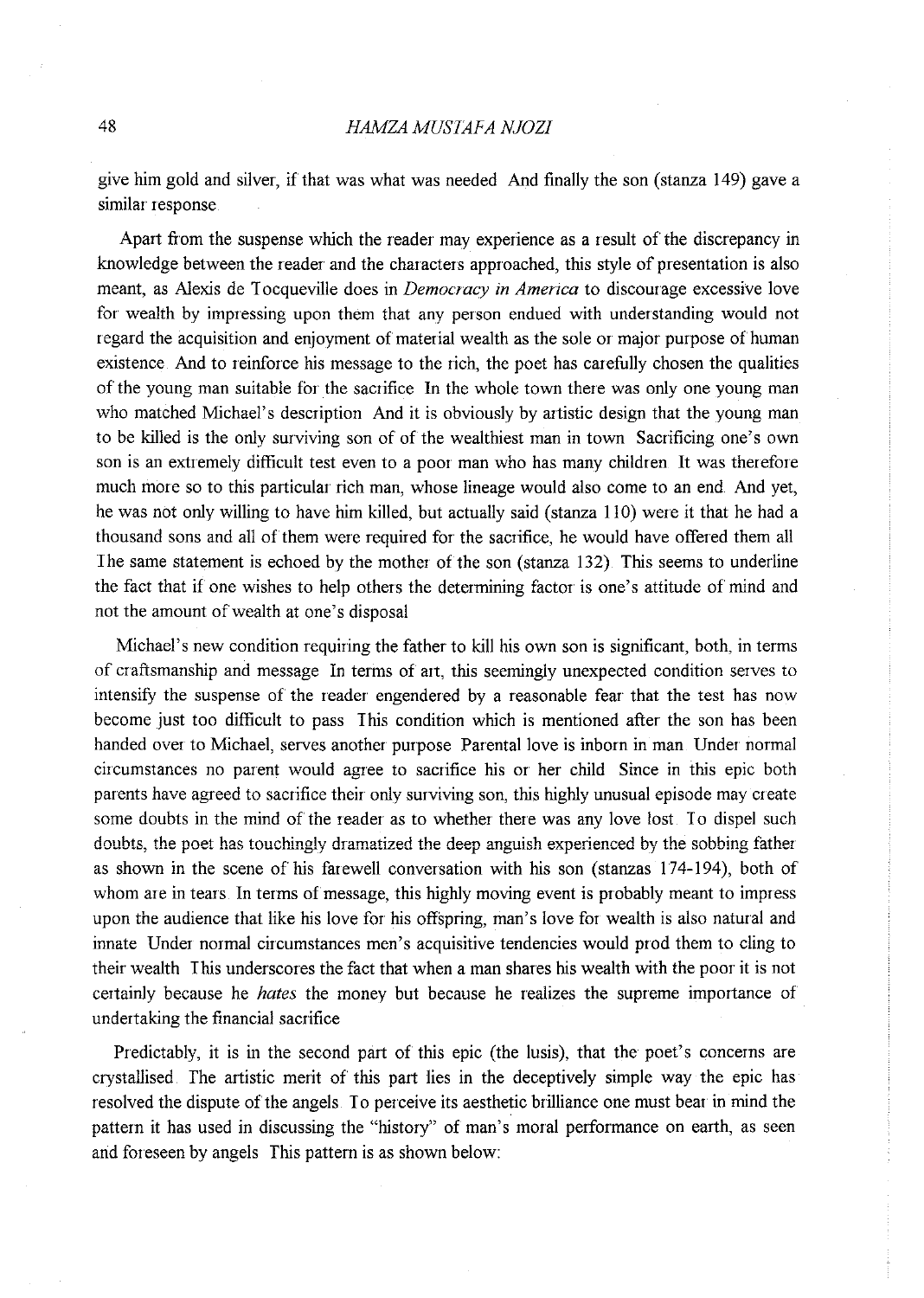- (I) Both, Gabriel and Michael, agree that in the very distant past, human beings were very compassionate towards each other
- (2) After the elapse of so many years, Gabriel was still positive about man's compassion towards others, a view which was strongly contested by Michael
- (3) The results of an empirical test, specifically administered to settle the matter had shown that human beings were still indeed very merciful towards others
- ( 4) Both, Gabriel and Michael, are in full agreement that in the distant future, human beings will have no compassion at all even towards their close relatives let alone towards strangers They will hate maniage and sexual promiscuity will be rampant
- (5) The poet intervenes by concluding that, the prophecy of the two angels has come to pass in his part of the world

From the above pattern, it is tempting to conclude, that the epic's philosophical stance is devolutionary because it assumes that man's golden era was in the past; man's moral values do not progress but degenerate with the passage of time I he epic may therefore be seen as suffused with pessimism about the future Hanies (1970) suggests that virtually all classical Kiswahili epics, and Muslims in particular, subscribe to this view of human history It would appear to us that such a reading is inappropriate, at least as far as *Utenzi wa Shufaka* is concerned We suggest that the statements of the angels about the future are not *prophetic* in the sense of expressing a genuine fear or certitude that as a matter of course, in future human beings cannot be morally upright They are rather *reformatory* in the sense of inspiring them to improve themselves In *Utenzi wa Shufaka* the poet has clearly shown that man's capacity to cultivate and develop those sterling qualities of sacrifice, kindness, generosity and compassion is not only a theoretical possibility but a historical fact, unlike Martin's cripling pessimism in Voltaire's *Candide* Even the nanator's statement confirming the fulfilment of the angels' prophecy in his society is presented as an ironic hyperbole aimed at encouraging the audience to thoroughly examine themselves and to measure up themselves against the standard presented in the story. And the poet has deliberately chosen a standard which is virtually inimitable to discourage slackness or complacency At any rate, the overall spirit is not pessimistic. The narrator's cemented certainty about man's depravity recalls Michael's stance in the earlier dispute It is an elegant way of challenging the members of the audience to prove him wrong by their practical behaviour. And the knowledge that, if Michael, an angel, could be so widely off the mark in his evaluation of man's moral capacity, acts as a source of hope and encouragement

Commenting on the role of Swahili poetry Shariff says:

Swahili poetry is a functional art. The idea of "art for art's sake" is practically alien to the society It is a public performance tradition Even written poems are designed to be performed by being either sung or chanted Almost all important, life-addressing issues that need to be eloquently articulated are presented to society in poetic form " (Shariff' 1991:54)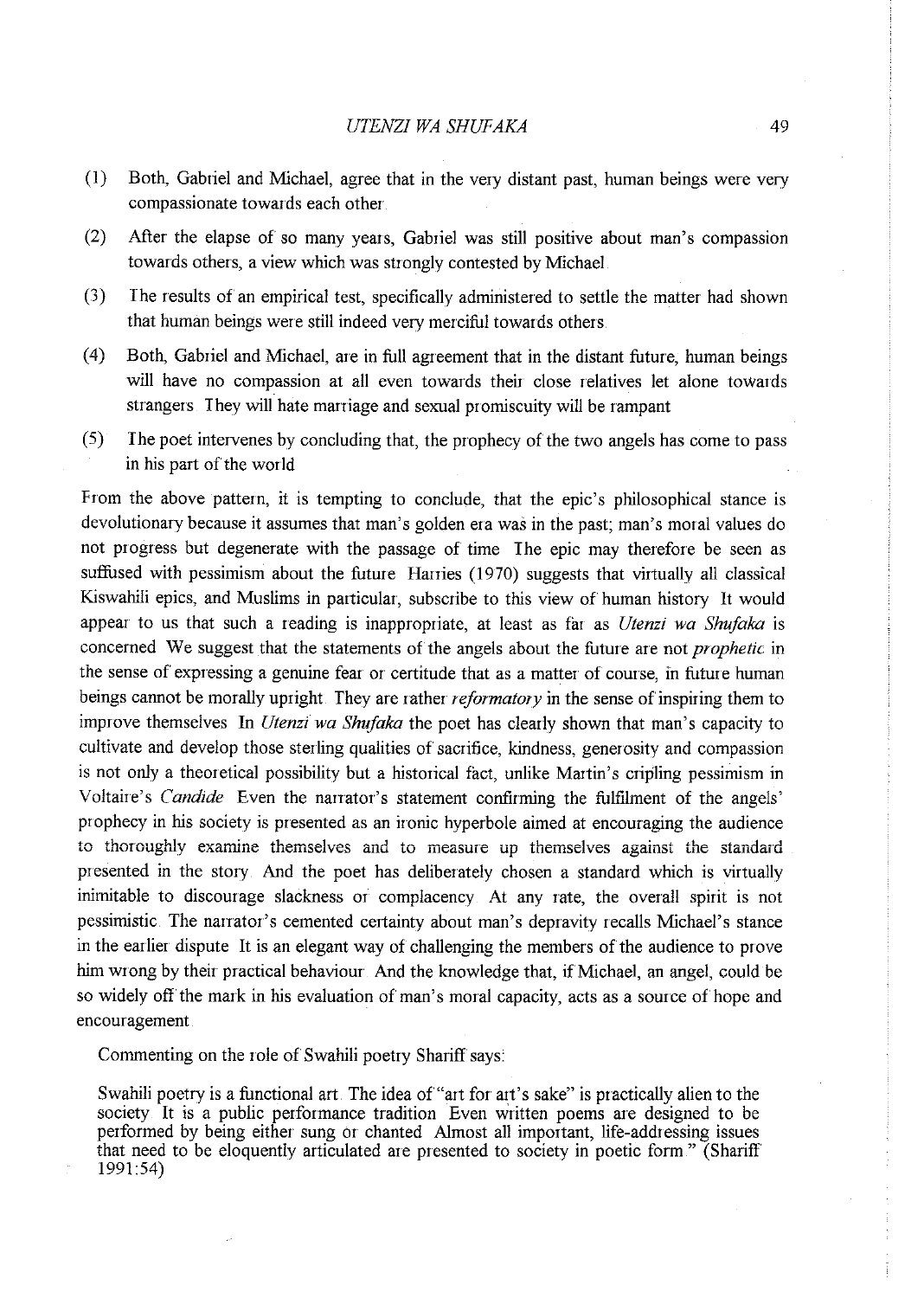# 50 *HAMZA MUSIAFA NJOZI*

We gather therefore from the testimony given by Werner (1920) that *Utenzi wa Shufaka* was indeed 'enormously popular' in those public performances. Again commenting on what drove poets to compose their poems, Fiedel and Shariff say

Swahili poetry is often impelled by an occasion Many people in the culture respond to an emotionally moving event by composing a poem (Fiedel  $& Shariff 1986:496$ )

In *Utenzi wa Shujaka* the immediate ocassion that prompted the poet to write this epic is not mentioned, but it is strongly hinted in stanza 288 that at a personal level, the poet underwent an experience which caused him or her deep emotional anguish It is evident however that at a general level as we have attempted to show, the poet is deeply concerned and is criticising his society, and particularly the rich (i) for their selfish, grasping greed for wealth as manifested in their deepening indifference to the sufferings of the poor and (ii) for their inordinate preoccupation with illicit sexual indulgencies I he poet's primary interest is not merely to describe but to encourage his audience to change their life-styles

In his insightful work, *On Authority and Revelation* Kierkegaard (1955) makes a distinction between a genuine and a false author The former is like a physician who provides remedies to the people by presenting to the members of his or her audience and age what they need, not what they demand, whereas the latter makes use of the sickness of the people of his or her age by gratifying their wishes and demands In stanza 290 of *Utenzi wa Shufaka* the poet says his responsibility is to speak up without fear or favour, which he has done By courageously addressing burning issues of his day, the author of *Utenzi wa Shufaka* may qualify to be included in Kierkegaard's list of genuine authors.

#### **References**

Aristotle 1958 *On poetry and style* Indianapolis: Bobbs-Merrill

- Biersteker, Ann 1991 "Language, poetry, and power: A reconsideration of *Utendi wa Mwana Kupona" Faces of Islam in African !Literature,* ed by Kenneth W Harrow, pp 59-77 London: Heinemann
- Biersteker, Ann & Mark Plane 1989 "Swahili manuscripts and the study of Swahili literature" *Research in African Literatures* 20, 3:449-472.
- Buttner, C G. 1894 "Utenzi wa Shufaka" *Anthologie aus der Suaheli-Litteratur* Berlin: Felber
- de 1 ocqueville, Alexis 1971 *Democracy in America* London: Oxford University Press
- Dorsey, David 1988 "Critical perception of African poetry" *African Literature Today* 16:26- 38
- Fiedel, Jan and Ibrahim Noor Shariff 1986 "Kibabina's 'Message about Zanzibar': The art of Swahili poetry" *Research in African Literatures* 17,4:496-524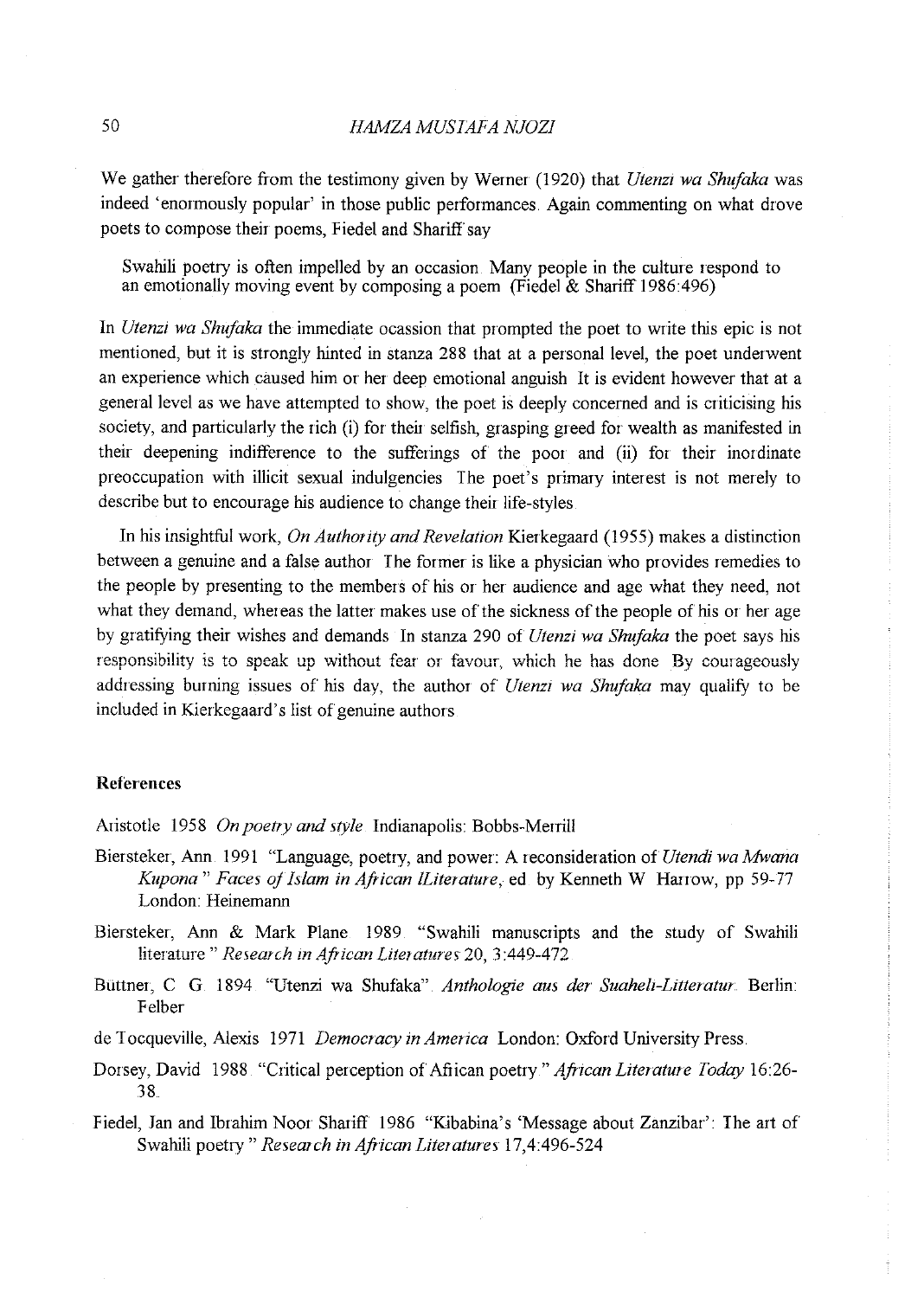### *UTENZI WA SHUFAKA*

Harries, Lyndon 1970 "The credibility gap in Swahili literature" *Bashiru* 1,1:37-41.

Hauner, Magdalena 1979. "A century of Swahili research" *Bashiru* 10,2:3-13.

- Kierkegaard, S. 1955. On authority and revelation: The book on Adler, or a cycle of ethico*religious essays.* Princeton: Princeton University Press.
- Knappert, Tan. 1967. "Utenzi wa Shufaka: The story of compassion" *Swahili* 37,2:133-165
- Krapf; L 1887 "Chuo cha Utenzi Gedichte im alten Swahili" *Zeitschrift fiir afrikanische Sprachen* 1:1-42, 124-137
- Mbele, Joseph L 1996 "Wimbo wa Miti: an example of Swahili women's poetry" *African Languages and Cultures* 9,1:71-82

Mlamali, M 1980 *lkisiri ya Inkishafi* Nairobi: Longman

Shariff, Ibrahim Noor 1991 "Islam and secularity in Swahili literature: An overview" *Faces of Islam in African literature,* ed by Kenneth W Harrow, pp 37-57 London: Heinemann

Voltaire 1990 *Candide and other stories.* Oxford: Oxford University Press

Wilde Oscar<sup>'</sup> 1995 "An ideal husband." *The importance of being earnest and other plays*, ed by Peter Raby, pp 159-245 Oxford: Clarendon Press

Wemer, Alice 1920 "Moslem literature in Swahili" *The Moslem World* 10:25-29